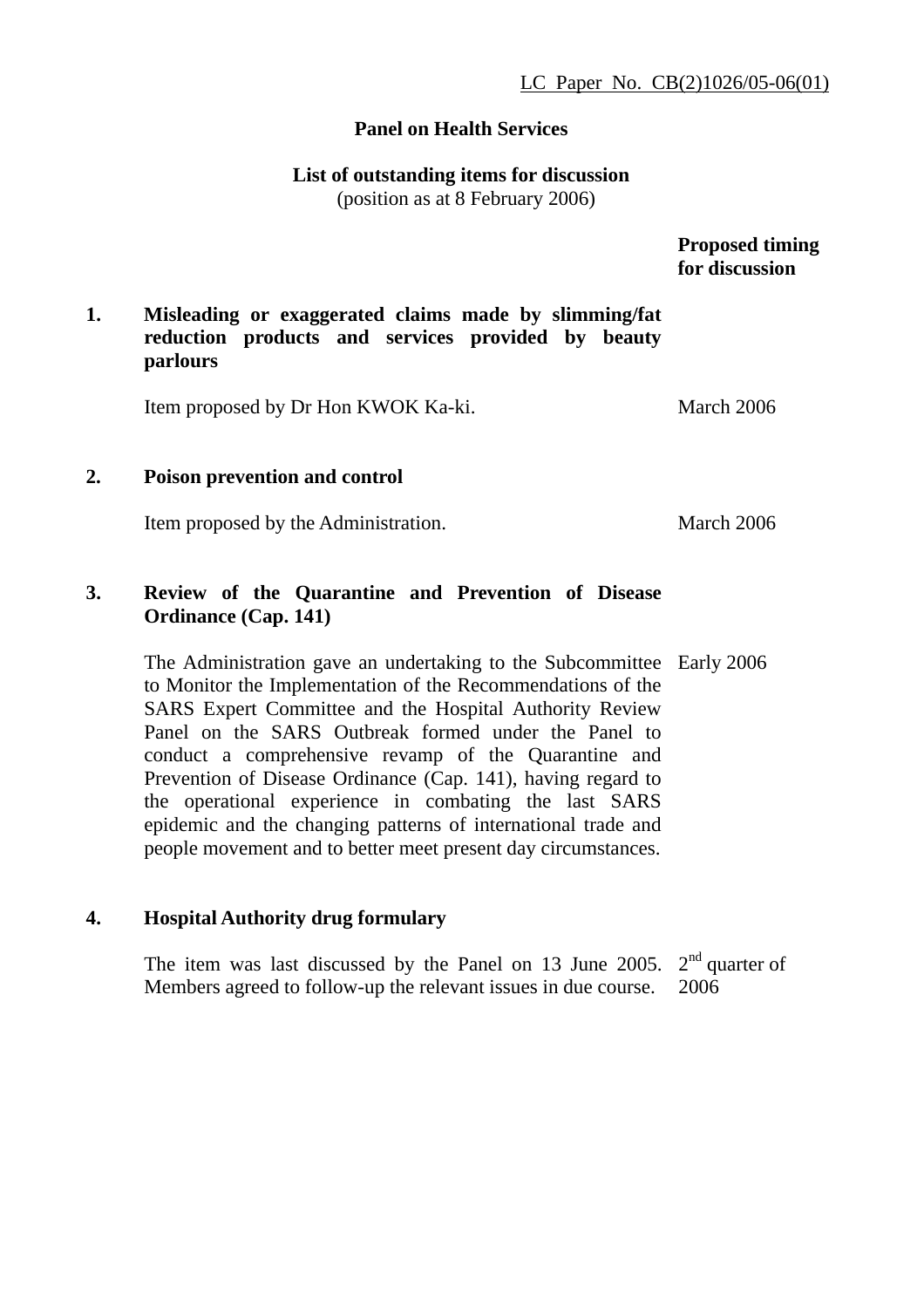|     |                                                                                                                                                                                                                                                                                            | <b>Proposed timing</b><br>for discussion |
|-----|--------------------------------------------------------------------------------------------------------------------------------------------------------------------------------------------------------------------------------------------------------------------------------------------|------------------------------------------|
| 5.  | <b>Redevelopment of Prince of Wales Hospital (PWH)</b>                                                                                                                                                                                                                                     |                                          |
|     | Item proposed by the Administration.                                                                                                                                                                                                                                                       | $2nd$ quarter of<br>2006                 |
|     | The item was previously discussed by the Panel on 14 June<br>2004. Members requested the Administration to report in due<br>course the outcome of the feasibility study to explore the<br>Public/Private Partnership option to see if it could enhance<br>efficiencies in the PWH project. |                                          |
| 6.  | <b>Regulation of health care personnel</b>                                                                                                                                                                                                                                                 |                                          |
|     | Item proposed by Dr Hon KWOK Ka-ki.                                                                                                                                                                                                                                                        | Mid 2006                                 |
| 7.  | <b>New hospital on Lantau</b>                                                                                                                                                                                                                                                              |                                          |
|     | Item proposed by the Administration.                                                                                                                                                                                                                                                       | Mid - late 2006                          |
| 8.  | Progress report on promoting healthy eating habit among<br>school children                                                                                                                                                                                                                 |                                          |
|     | At the meeting on 9 January 2006, members agreed to discuss<br>the progress made in taking forward the initiative of promoting<br>healthy eating habit among school children in the latter half of<br>the year.                                                                            | To be confirmed                          |
| 9.  | Health care complaints mechanism                                                                                                                                                                                                                                                           |                                          |
|     | This item was previously discussed by the Panel in 2002. To be confirmed<br>The Administration undertook to revert on this subject.                                                                                                                                                        |                                          |
| 10. | <b>Review of Dental (Registration) Ordinance</b>                                                                                                                                                                                                                                           |                                          |
|     | Item proposed by the Administration.                                                                                                                                                                                                                                                       | To be confirmed                          |
| 11. | Enhancing the provision of dental care for the elderly and<br>extending school dental care services to post-primary<br>students                                                                                                                                                            |                                          |
|     | Item proposed by Dr Hon KWOK Ka-ki.                                                                                                                                                                                                                                                        | To be confirmed                          |
|     |                                                                                                                                                                                                                                                                                            |                                          |